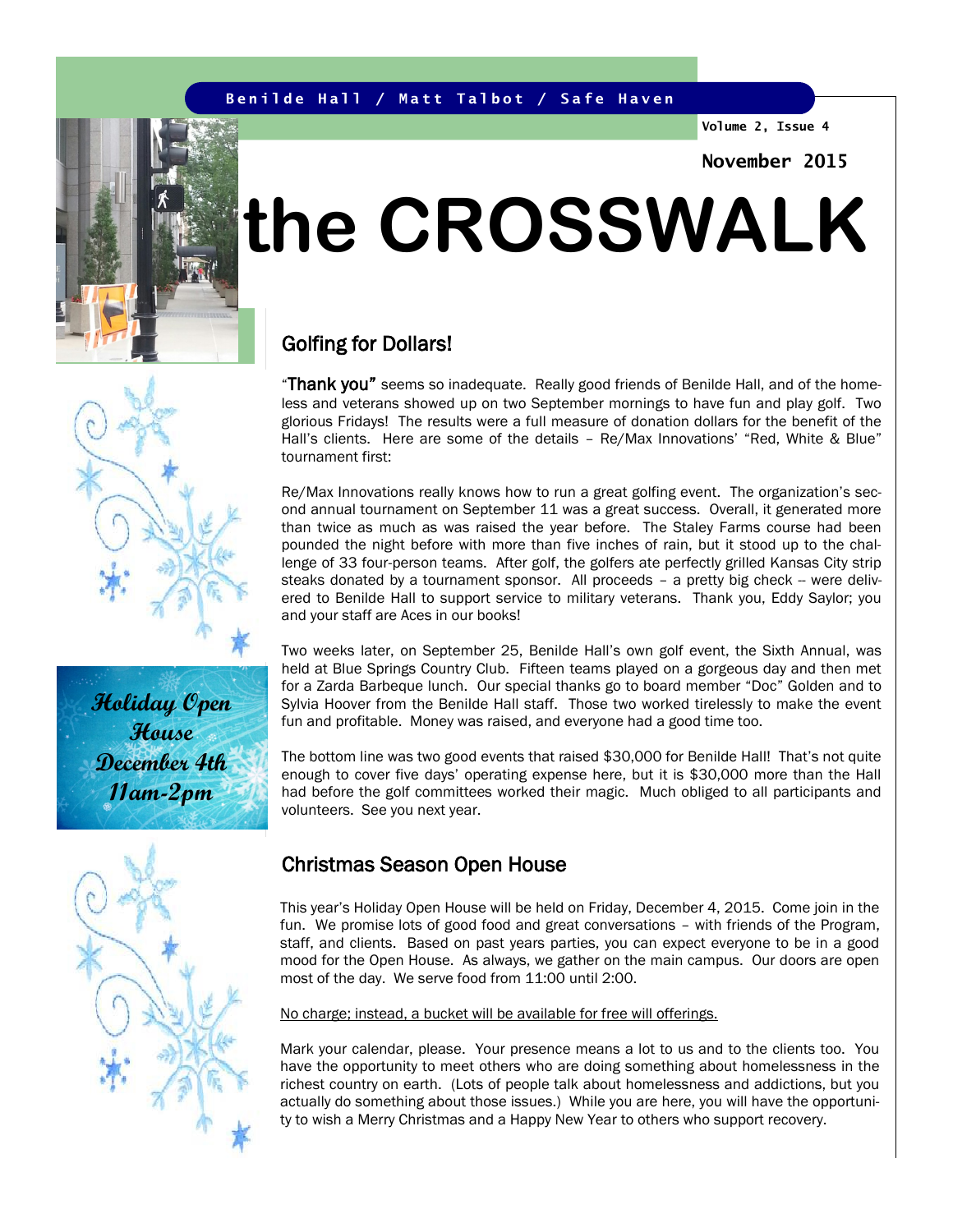### Kent Jewell Open Letter

Dear Friends of Benilde Hall:

Let's get the asking out of the way and then talk about the future. There are hundreds of worthy causes, and dozens of them probably know your name and address and email contact information. Well, Benilde Hall is one of those worthy causes. The purpose of this letter is to thank you for your past support and to urge you to give this place special consideration as 2015 draws to a close.

**"The year to come is going to be good."**

The Hall's clients are needy. We do for them what you allow us to do. We try to feed them as we feed ourselves, to house them as we would like to be housed, and to counsel them in the manner we know leads to sobriety and stability. The men we serve depend on the goodness of strangers. Many of them flourish in the good news we provide: "There is an answer; a new day is dawning; now is the time; this is the place!"

Visit our website, [www.benildehall.org.](http://www.benildehall.org) Donation information is on page one. Follow the simple instructions or call me or D'Ann Clark. Whatever way you choose to give, be part of the solution.

The year to come is going to be good. We are going to be more focused and intentional in all we do. We are going to continue growing in wisdom and vision and in the number of men and women we serve. Specific plans are in the works! Walk with us. Work with us. I am always interested in hearing from Benilde Hall's friends, even from the Hall's detractors! Call me, and thank you for your support.

Kent Jewell, Executive Director

## Do You Remember?

At the end of this year approaches, some of us turn nostalgic. How about you?

Do you remember Linus Benoit, the short of stature, former executive director of Benilde Hall? He was not the first director for the Hall, but he had a huge impact. Linus had a great smile and a huge heart. He knew every client by name, and he used his affability to get around, over, and under client masks and barriers and barricades. He was perceptive and outgoing. He umpired kids' baseball games to relieve the anxieties of his Benilde Hall duties. He was a great mentor.

Do you remember former board chair Bernie Sullivan? Do you remember his smile and his optimism? How about his conviction that Benilde Hall was the Lord's work? How about some of the other former members of the board of directors? You know, don't you, that Godfrey Kobets personally recruited all of the original directors for the Hall? Kobets did not spend a lot of time looking for people to assemble for a diverse board. Instead, he recruited from the roster of former football players that he had coached at De LaSalle High School. One of the requirements for board service back then was willingness to show up for weekly lunch meetings with Kobets! Those were the days.

Back in the day, board membership involved hands on efforts. The Hall was less sophisticated then than it is now. Board service today requires a spirit of wanting to help the truly needy combined with knowledge of how "things" get done in this day and age. If this sounds like something you might enjoy, call Kent Jewell or Chaplain Stephen to talk about your interest. You just might start a new tradition as you find your place for service at Benilde Hall.

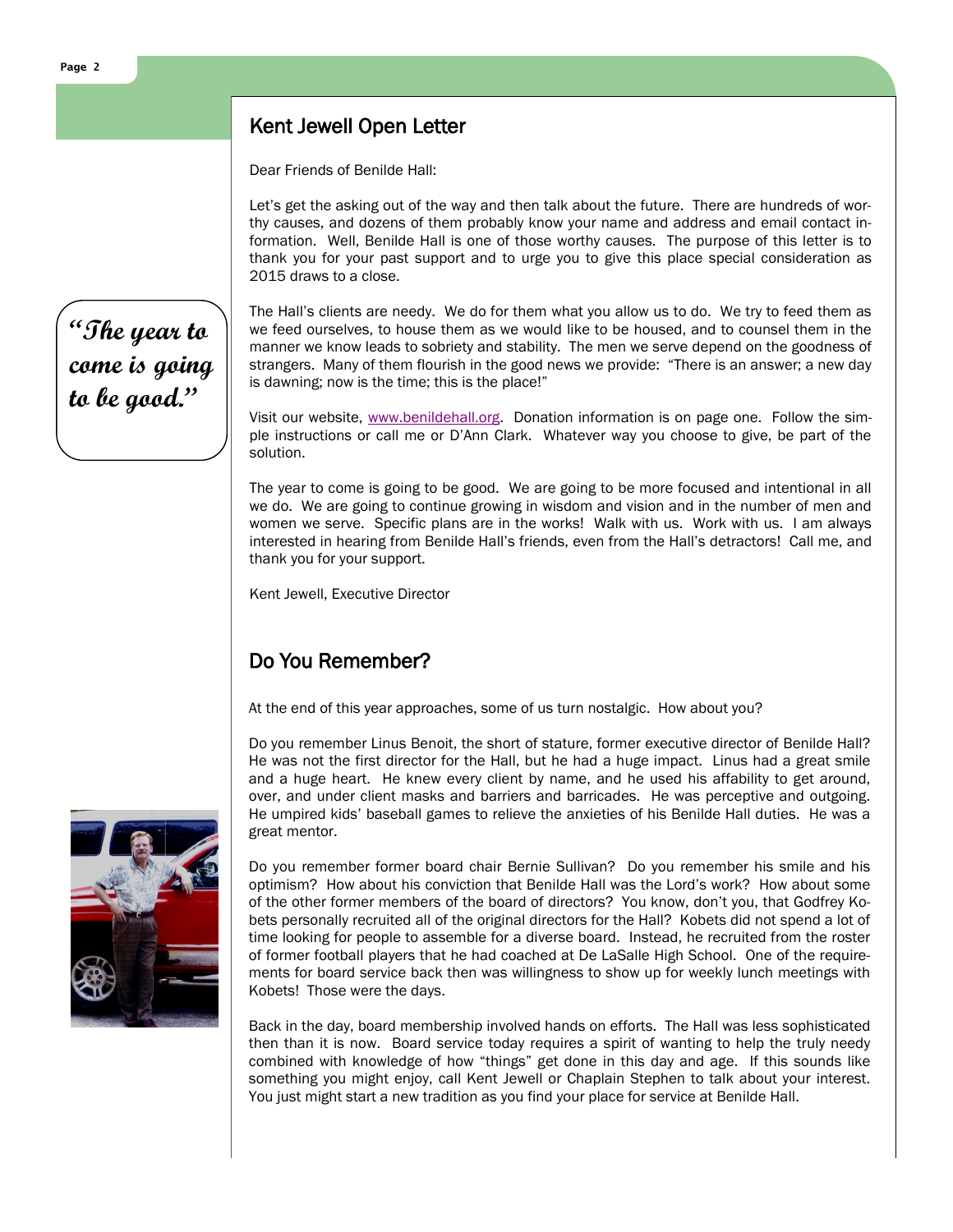#### **JoAnn Stovall interview**

Note: JoAnn Stovall is the newly-installed Clinical Director for Benilde Hall. She brings a wealth of experience to her position and is a direct reporter to Kent Jewell, the Hall's Executive Director. Ms. Stovall is a Licensed Master Social Worker (LMSW), a Certified Reciprocal Advanced Alcohol Drug Counselor (CRAADC), Certified Gambling Disorder Counselor (CGDC), Mental Health First Aid Professional (MHFA), and she has other related substance disorder credentials. She combines her expertise in social work along with her skills in administration of recovery programs. Ms. Stovall recently sat with the editor of *the CROSS-WALK* for an interview. Here is a condensed version of their conversation. Ed.: Describe your various duties as Benilde Hall's Clinical Director.

Stovall: I direct operations at the Hall's Safe Haven campus. Social work is our primary concern there, so I get to know all the veterans, their needs, and their situations. My staff and I assist them as they adjust back into civilian society, helping them with housing, employment, family dynamics, and other concerns. When I am not doing that, I am likely on the main Benilde Hall campus working with clients there on many similar issues and with the overall operations of the organization.

Ed.: You combine experience in recovery work with credentialed experience in social work. Which field interests you more?

Stovall: Whatever I'm working on at the time. Seriously! You think I'm ducking the question, but it's the truth. There is nothing I like more than seeing men and women build their recovery and get to the point where social work can really help them get back on track. I enjoy what I do!

Ed.: Thirty years working with recovering people. You have seen it all, right?

Stovall: Well, if you're asking about development of better methods of helping alcoholics and addicts, the answer is yes. We have the old discipline of 12-Step programs and the tried-and-true idea that anyone who wants recovery can get it. To that, we have added sophisticated techniques and professional regimens. I'm "old school" on a lot of things, but I'm always incorporating better ways to help an addict help himself. Now, if you're asking me about lives being destroyed, the answer is no; I have not yet seen it all. I have already seen too much. Just for example, the drugs available on the street today are truly horrific. The new drug "Krokodil" mimics heroin, but it literally destroys flesh! Users lose their arms, legs, feet, and then their lives. That is just one of the drugs on the street. Drugs are not funny, not at all. They're horrible and heartbreaking.

Ed.: You have been a college professor. Do you miss that?

Stovall: Well, no because I continue to teach. Just like Kent Jewell, Benilde Hall professionals continue to teach in all we do. We continuously educate our staff so that clients are offered the best service possible.

Just like everyone else, I must practice personal discipline, doing what I can do while still taking care of myself. I am working with other professionals at the Hall in presenting outreach programs alerting healthcare and spiritual professionals in this area about successes in treatment for alcoholics and addicts, combating the community's lingering impression that there is little to be done to combat addiction. So, I can scratch my continuing teaching "itch."

Ed.: Thank you for your time, JoAnn. It is fascinating watching how you demand respect from clients and co-workers alike. You never ask for that respect, but your demeanor commands it. You have a big heart, a big personality, and a big skill-set for this work.

Stovall: You're welcome and very kind. I enjoyed giving this interview. I love our newsletter and everything about Benilde Hall. *The CROSSWALK* is a great way for readers to learn about our clients, and readers get a chance to be a life-giving part of what we do through making financial contributions. When you compare the cost of what we do with the costs of jails and prisons, we are the biggest bargain in town! And those are fair comparisons. For many Benilde Hall clients, it often is treatment or more incarceration. Oh my goodness! What a bargain the Hall is for our city. A reader who gives a yearend gift of \$50 or \$100 or begins monthly support at \$20 or \$30 can have a profound impact on a suffering person's recovery. We're partners – the Hall and its supporters.

As I said, this was fun. Come interview me again sometime. I love it.